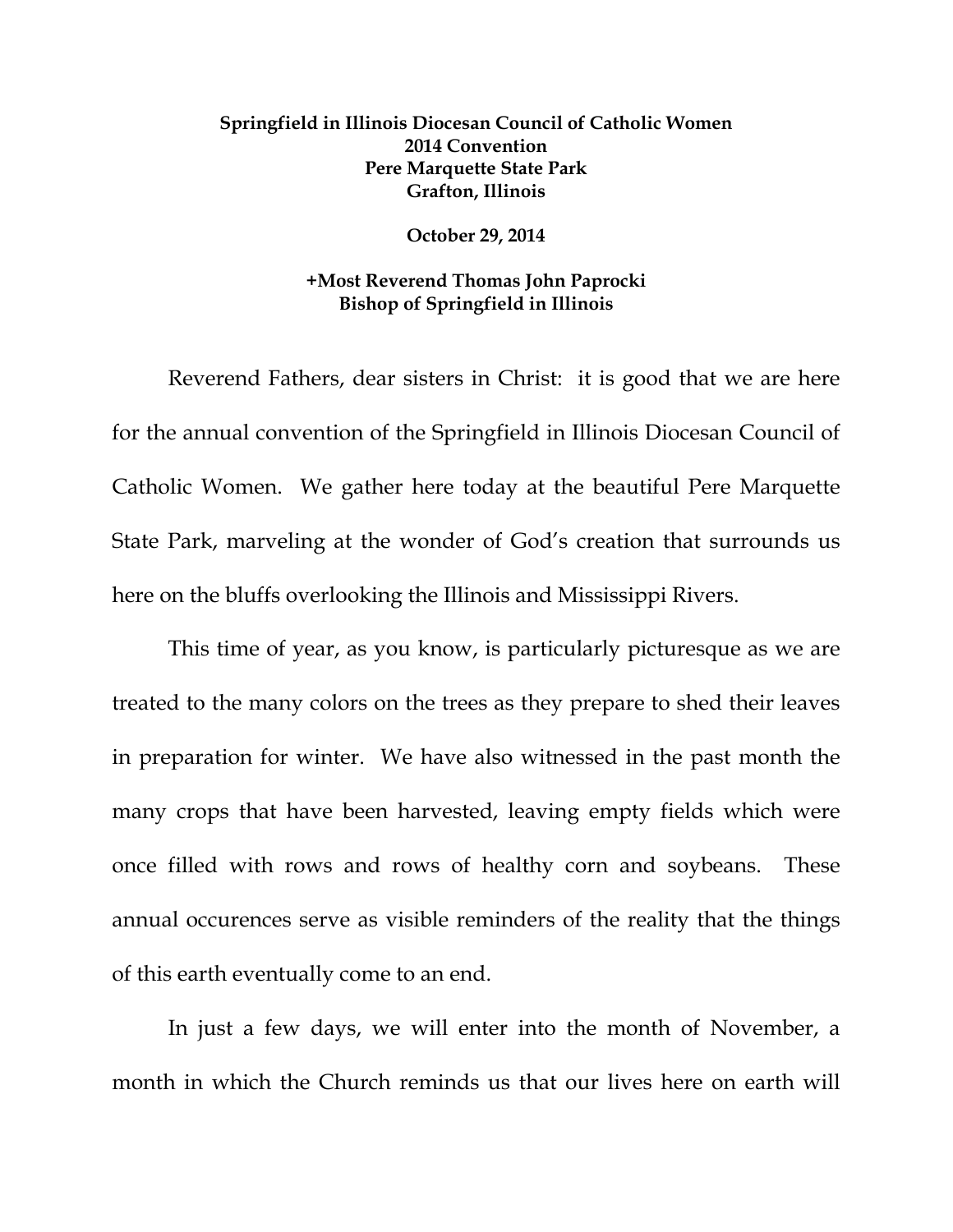also come to an end. It can be a rather sobering topic to consider, but it is one that is at the center of our faith. Our Catholic faith teaches us that our earthly death is not an end, for by His death and Resurrection, Christ has conquered death and given us hope that we too shall share in the Resurrection when we reach the end of our earthly pilgrimage.

Even with that great hope, death still remains a mystery to us as we continue to live our lives here. Questions abound in this regard, questions such as: "What will Heaven look like?"; "What will we do in Heaven?"; and "Will we know our loved ones in Heaven?" Another question that arises when we speak about death is the question that we hear directed to Jesus in today's Gospel: "Lord, will only a few people be saved?" (Luke 13:23)

Jesus addresses the topic of salvation in many places throughout the Gospels, but He never really gives a clear indication as to what to expect with regards to the number of those who will be saved and those who will not. There have been commentators that suggest that the number who will be saved will be few, while others hold out hope for the possibility that all will be saved. In the end, the number is not known.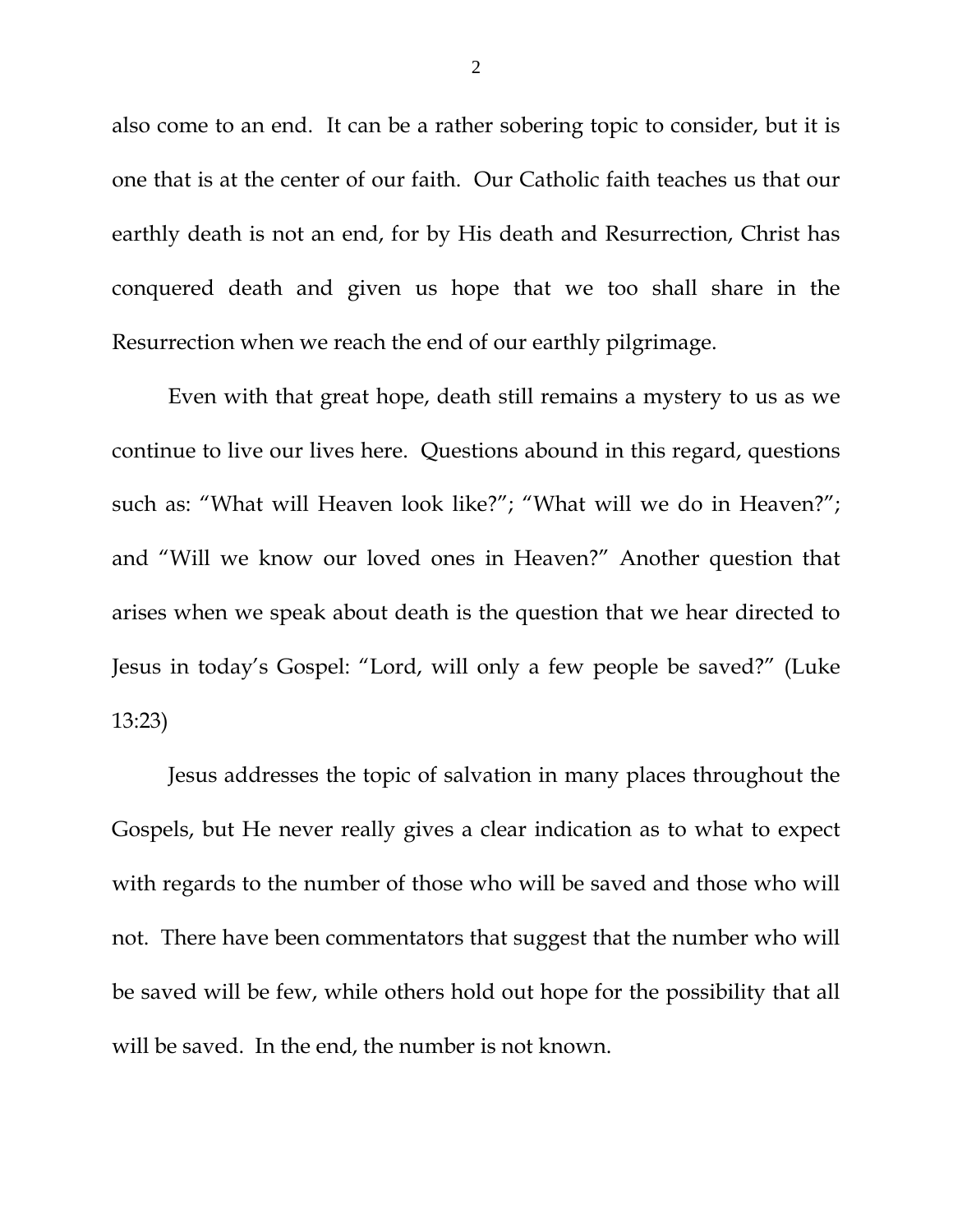In an article written in 2003, the late Cardinal Avery Dulles reflected on this mystery, saying that "God in His wisdom has seen fit not to disclose any statistics."1 After citing passages and writers who support both positions, he draws the following insightful conclusion:

All told, it is good that God has left us without exact information. If we knew that virtually everybody would be damned, we would be tempted to despair. If we knew that all, or nearly all, are saved, we might become presumptuous. If we knew that some fixed percent, say fifty, would be saved, we would be caught in an unholy rivalry. We would rejoice in every sign that others were among the lost, since our own chances of election would thereby be increased. Such a competitive spirit would hardly be compatible with the gospel.2

 Jesus is a good teacher who knows His audience better than they know themselves. He knows how giving a specific number or a certain percentage could result in a problem. He therefore chooses to take the opportunity to answer the question by imparting an important lesson of how each of us should approach this critical issue of salvation.

 He tells us that we should "strive to enter through the narrow gate for many, I tell you, will attempt to enter but will not be strong enough"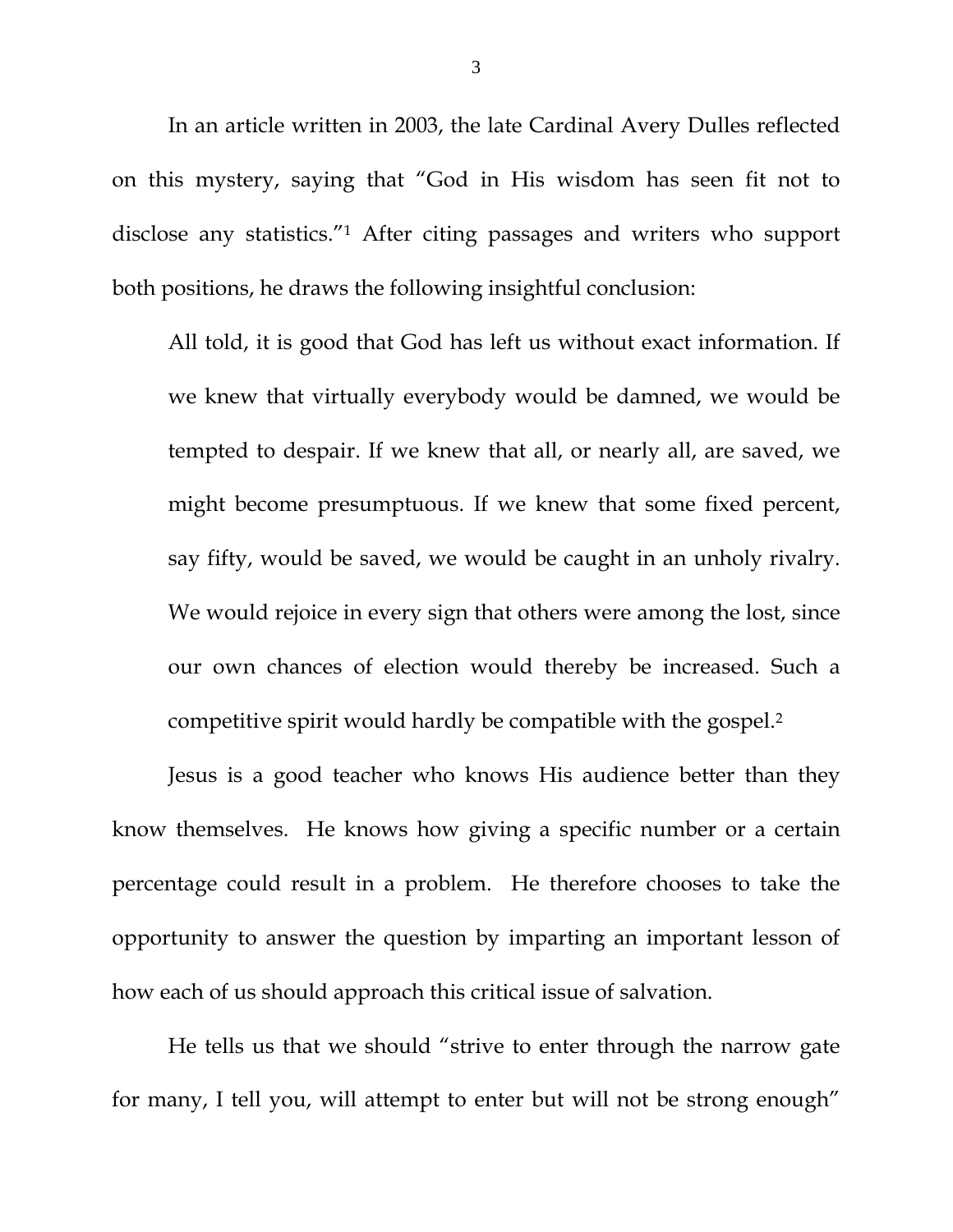(Luke 13:24). This image of a narrow gate is one that challenges us to see that going to Heaven is not a given, but that it requires a serious effort on our part. We cannot just brush it off as though it is given that we will be saved, regardless of how we have lived our lives. This image, along with many others offered by Jesus, reminds us that attaining salvation is not automatic.

 This point is seen clearly in an exchange between Jesus and His disciples following one of these challenging descriptions of the requirements for salvation. His disciples ask with a sense of desperation: "Who then can be saved?", to which Jesus replied: "For human beings this is impossible, but for God all things are possible"(Matthew 19:25-26).

 We see, then, that Jesus gives a challenging message about how to achieve salvation, while at the same time giving us words of great encouragement that He will freely give us the grace necessary to be found worthy to enter the wedding feast of Heaven at the end of our lives. We must never lose sight of the fact that He has a great desire for all people to be saved (cf. 1 Timothy 2:4), and that none be lost, but raised on the last day (cf. John 6:39).

4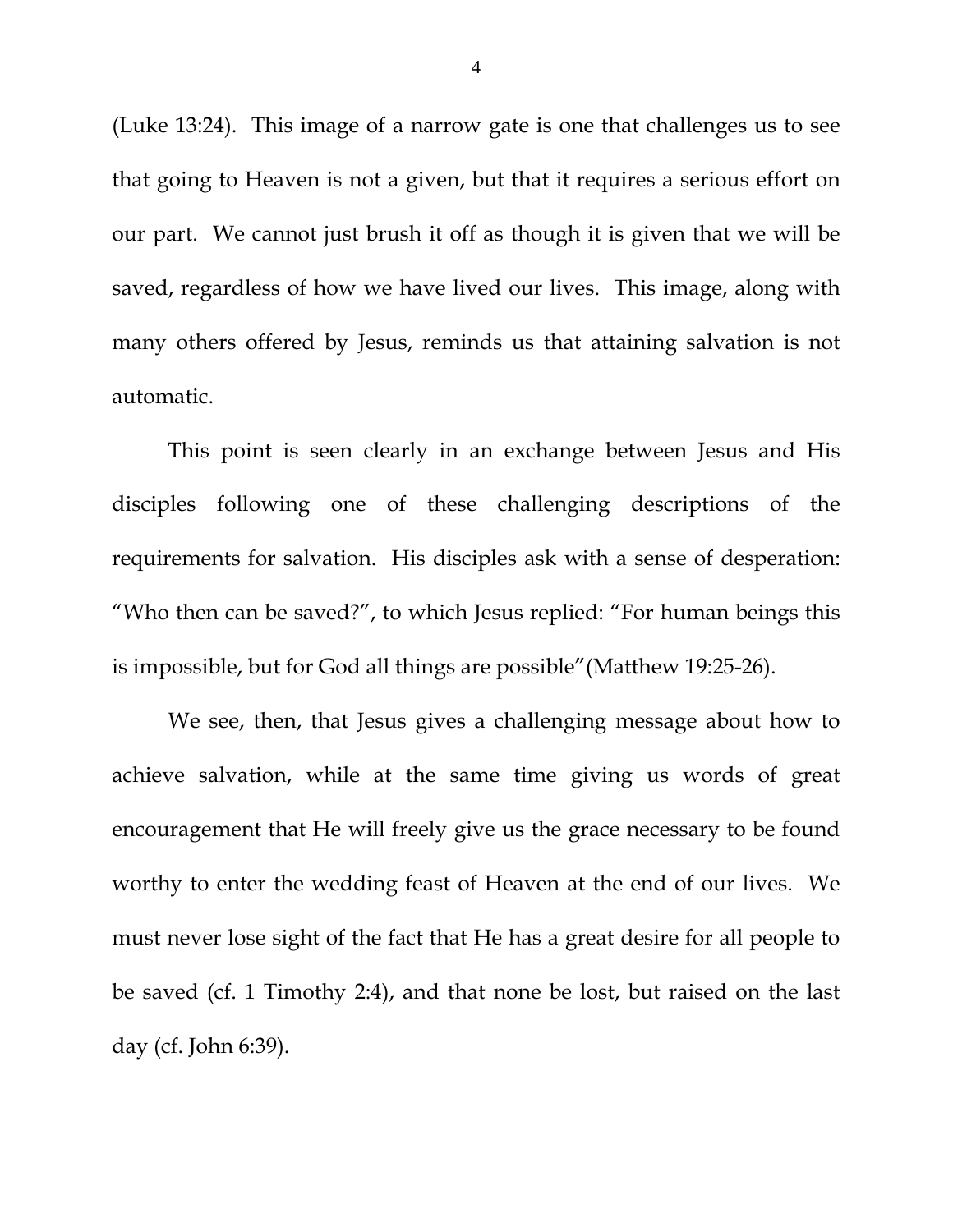This gift of grace which enables us to be saved is not something He forces on us, but He gives us the freedom to accept it and so be with Him forever. Unfortunately, it is possible for some people to choose not to accept this gift and so be separated from Him for eternity.

 As I mentioned earlier, talking about death and the number of people will be saved can seem a little sobering, but it does not have to be so. The more we give our lives over to Christ and let Him strengthen us by His grace, the greater our hope that He will continue to lead us throughout this life so that when our last day arrives, we will be ready to be welcomed into His loving embrace.

 Just as the Lord comes to our aid on our pilgrimage through life, so too do we assist one another along that journey. Our friendship with fellow pilgrims is a source of great encouragement and support as we all strive to enter through that narrow gate. We live together in the bond of God's love which urges us to be of service to all with whom we come into contact.

This gathering for the annual convention of the Springfield in Illinois Diocesan Council of Catholic Women is a wonderful way for all of you to support one another in this journey. Being around others who share the